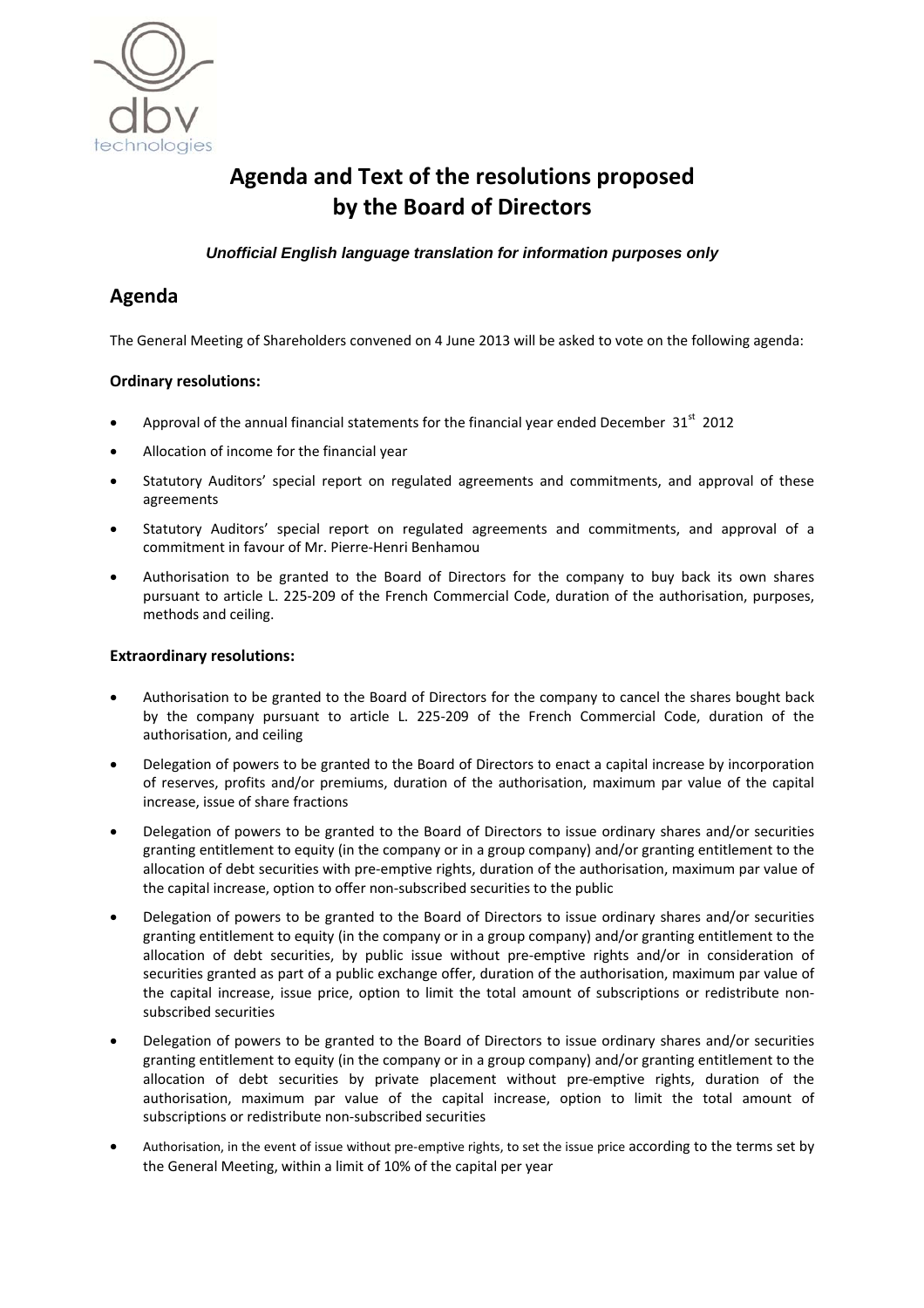

- Authorisation to increase the amount of issue in the event of excess demand
- Delegation of powers to be granted to the Board of Directors to enact a capital increase, up to a maximum of 10%, without pre-emptive rights, in consideration of contributions in kind or securities granting entitlement to equity, duration of the authorisation
- Delegation of powers to be granted to the Board of Directors to issue new stock warrants (BSA), subscription and/or acquisition of new and/or existing stock warrants (BSAANE) and/or subscription and/or acquisition of new and/or existing redeemable stock warrants (BSAAR) without pre-emptive rights, reserved for a category of persons, maximum par value of the capital increase, duration of the authorisation, strike price
- Delegation of powers to be granted to the Board of Directors to enact a capital increase by issue of shares, without pre-emptive rights, reserved for members of an Employee Savings Scheme, pursuant to articles L. 3332-18 et seq. of the French Labour Code, duration of the authorisation, maximum par value of the capital increase, issue price, option to grant free shares pursuant to article L. 3332‐21 of the French Labour Code
- Modification of the call for funds process in the event of failure to pay up shares Corresponding modification of article 29 of the Articles of Association
- Modification of the disclosure deadline for crossing statutory thresholds Corresponding modification of article 32 of the Articles of Association
- Update of the Articles of Association
- Powers to complete formalities.

# **Agenda and Text of the resolutions proposed by the Board of Directors**

### **Ordinary resolutions:**

### **1st resolution ‐ Approval of the annual financial statements for the financial year ended 31 December 2012**

The General Meeting, having taken note of the reports of the Board of Directors, the Chairman of the Board and the Statutory Auditors concerning the financial year ended 31 December 2012, approves the annual financial statements for the financial year ended on that date, as they were presented, showing a loss of  $\epsilon$ 9,681,864

#### **2nd resolution** ‐ **Allocation of income for the financial year**

The General Meeting, on the proposal of the Board of Directors, decides to allocate the whole of the loss for the financial year ended 31 December 2012, totalling to 9,681,864, to the balance brought forward, which therefore changes from (6,568,913) to (16,250,777) euros.

In accordance with the terms of article 243 bis of the French General Tax Code, the General Meeting hereby declares that no dividend or income was paid out over the past three years.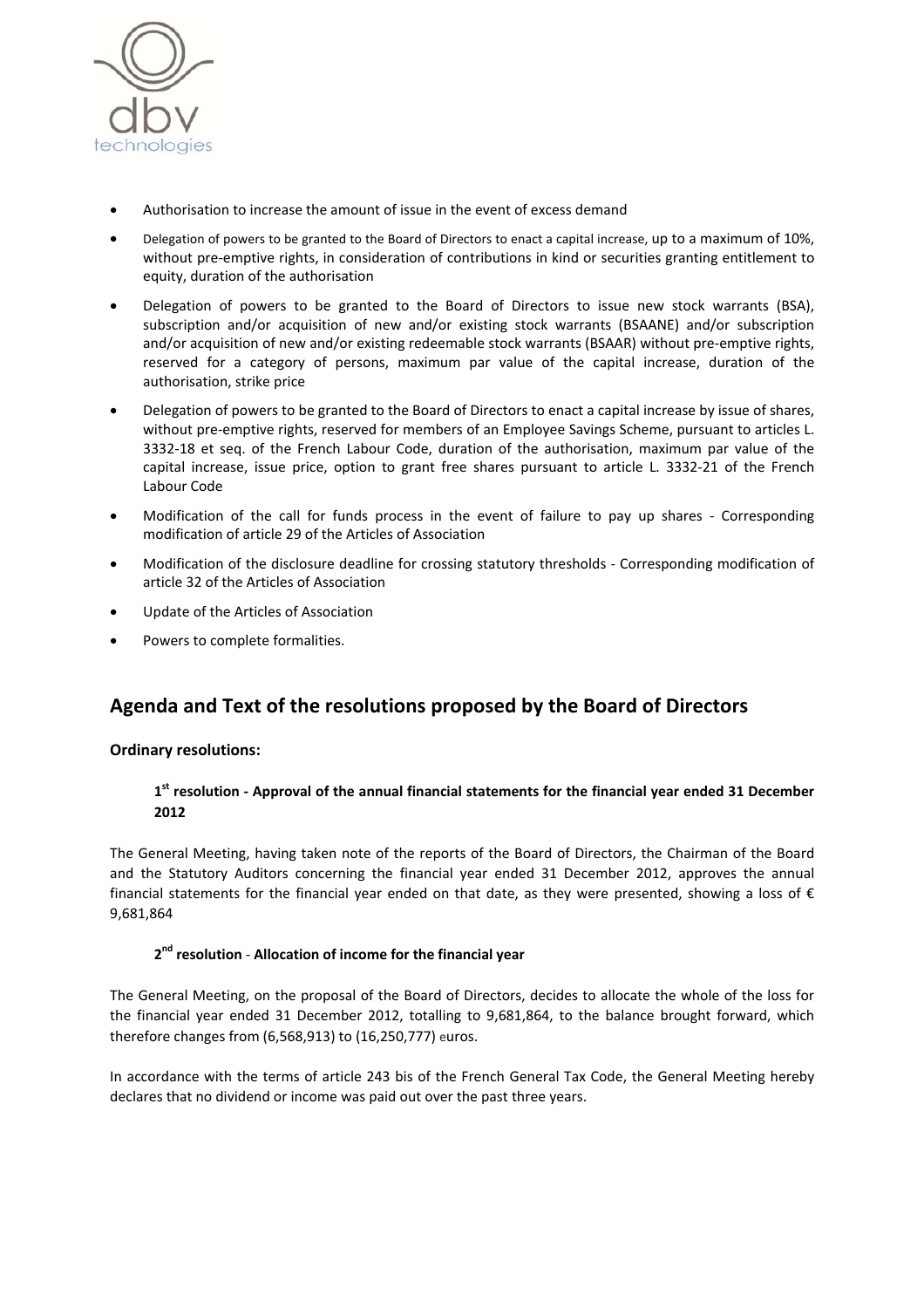

#### **3rd resolution**– **Statutory Auditors' special report on regulated agreements and commitments, and approval of these agreements**

The General Meeting, ruling on the Statutory Auditors' special report on the regulated agreements and commitments that was presented to it, approves the new agreements mentioned therein.

#### **4th resolution ‐ Statutory Auditors' special report on regulated agreements and commitments, and approval of a commitment in favour of Mr. Pierre‐Henri Benhamou**

The General Meeting, ruling on the Statutory Auditors' special report on the regulated agreements and commitments that was presented to it, approves the company's commitment in favour of Mr. Pierre‐Henri Benhamou, Chairman and Managing Director, in consideration of compensation due with respect to termination of his position.

#### 5<sup>th</sup> resolution - Authorisation to be granted to the Board of Directors for the company to buy back its **own shares pursuant to article L. 225‐209 of the French Commercial Code**

The General Meeting, having taken note of the Board of Directors' report, empowers the latter, for a period of 18 months, pursuant to articles L. 225-209 et seq. of the French Commercial Code, to buy back, on one or more occasions and at the times of its choosing, company shares up to the limit of 10% of the number of shares comprising the share capital, adjusted, if necessary, to take into account the potential increase or reduction of capital transactions having taken place during the course of the programme.

This authorisation cancels the authorisation granted to the Board of Directors by the General Meeting of 9 December 2011 in its twenty‐eighth ordinary resolution.

The buybacks may be carried out in order to:

- ensure market-making on the secondary market or liquidity for DBV TECHNOLOGIES' share through an investment service provider using a liquidity agreement, pursuant to the AMAFI's Ethics Charter as permitted by the AMF
- retain the bought-back shares for future re-issue or for use as payment for external growth transactions, subject to the caveat that shares acquired for this purpose may not exceed 5% of the company's capital
- provide coverage to meet obligations arising from stock option plans and/or free share allocation plans (or similar plans) for the group's employees and/or corporate officers, as well as all share allocations arising under company or group employee savings schemes (or similar schemes), employee profit‐sharing schemes and/or any other form of share allocation arrangement for the group's employees and/or corporate officers
- provide coverage of securities granting entitlement to the company's shares, pursuant to current regulations
- where applicable, cancel the shares acquired, subject to the authorisation granted by this General Meeting in its sixth extraordinary resolution.

These share purchases may be enacted by any means whatsoever, including through the purchase of share blocks, and at the time of the Board of Directors' choosing.

These transactions may be carried out during public offering periods, pursuant to current regulations.

The company reserves the right to use options or derivatives, pursuant to applicable regulations.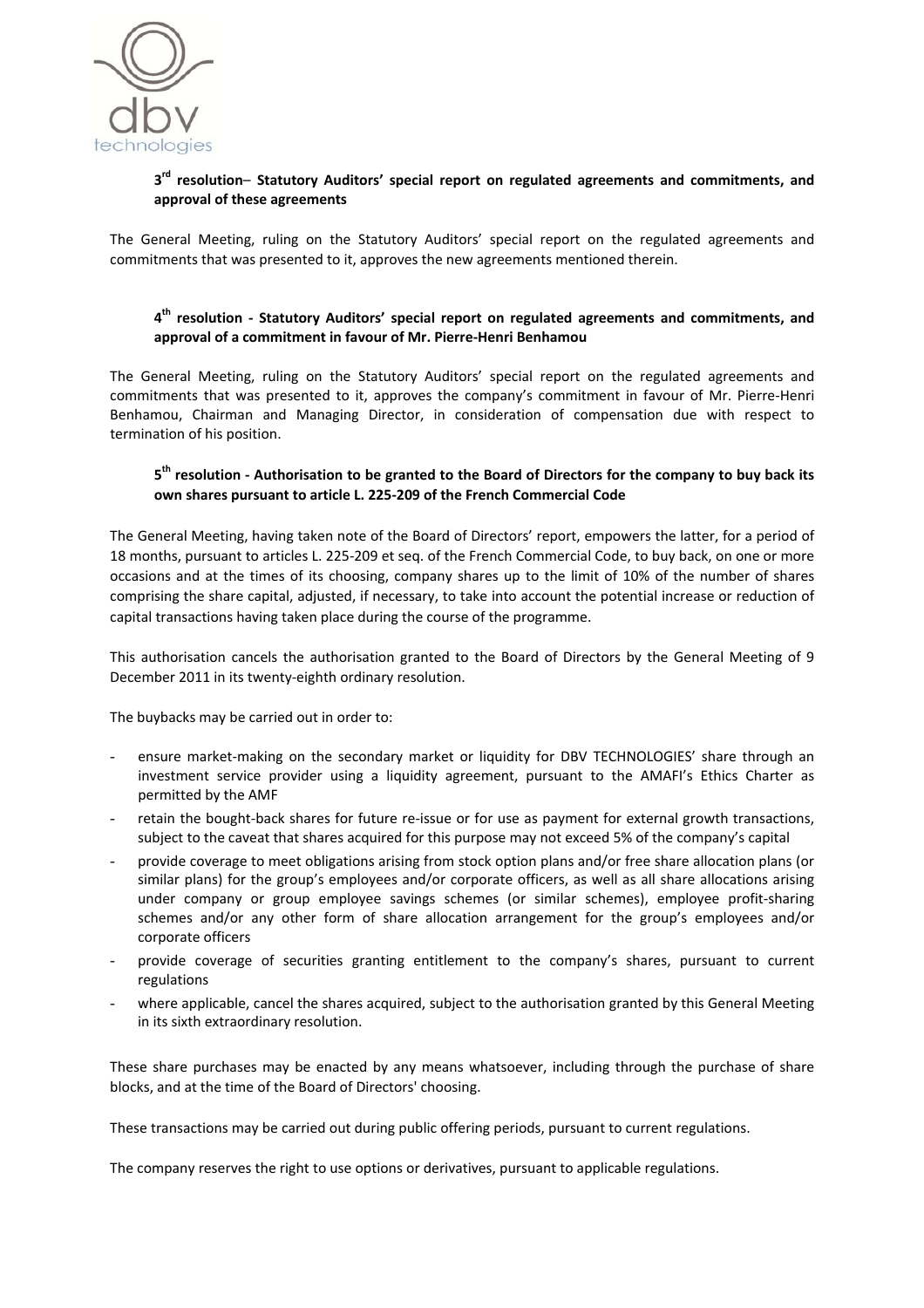

The maximum purchase price is set at €40 per share. In the event of a capital transaction, and in particular a share split or reverse split, or the allocation of free shares, the above-mentioned amount shall be adjusted in the same proportions (multiplier coefficient equal to the ratio between the number of shares comprising the capital before the transaction and the number of shares after the transaction).

The maximum transaction amount is therefore set at €53,632,560.

The General Meeting hereby authorises the Board of Directors to carry out these transactions, to set the associated terms and conditions and methods, to finalise all agreements and to complete all formalities.

#### **Extraordinary resolutions:**

### 6<sup>th</sup> resolution - Authorisation to be granted to the Board of Directors for the company to cancel the shares bought back by the company pursuant to article L. 225-209 of the French Commercial Code

The General Meeting, having taken note of the Board of Directors' report and the Statutory Auditors' report:

- 1) Authorises the Board of Directors to cancel, at is sole discretion, on one or more occasions, up to a maximum of 10% of the capital calculated on the day of the cancellation decision, after deducting any shares cancelled over the past 24 months, the shares that the company holds or may hold following buybacks carried out pursuant to article L. 225‐209 of the French Commercial Code, and to reduce the share capital accordingly, pursuant to the provisions of current laws and regulations
- 2) Sets the validity of this authorisation at 24 months from the date of this General Meeting, i.e. 3 June 2015
- 3) Grants all necessary powers to the Board of Directors to carry out the operations required to cancel the shares, to reduce the share capital accordingly, to make the corresponding changes to the company's Articles of Association, and to complete all formalities required.

#### 7<sup>th</sup> resolution - Delegation of powers to be granted to the Board of Directors to enact a capital **increase by incorporation of reserves, profits and/or premiums**

The General Meeting, voting pursuant to the quorum and majority requirements for Ordinary General Meetings, having considered the report of the Board of Directors, and pursuant to the provisions of articles L. 225‐129‐2 and L. 225‐130 of the French Commercial Code:

- 1) Delegates to the Board of Directors its power to enact capital increases, on one or more occasions and at the times and subject to the methods of its choosing, by incorporation of premiums, reserves, profits or other sums for which capitalisation is permitted, through the issue and allocation of free shares or the raising of the par value of existing shares, or a combination of these two methods.
- 2) Decides that, in the event that the Board of Directors exercises these delegated powers and enacts a capital increase in the form of free shares, pursuant to the provisions of article L. 225‐130 of the French Commercial Code, the fractional rights shall be non‐negotiable and non‐transferrable, and the corresponding securities shall be sold, subject to the caveat that the proceeds of this sale shall be allocated to rights holders, as required by law.
- 3) Sets the validity of this authorisation at 26 months from the date of this General Meeting.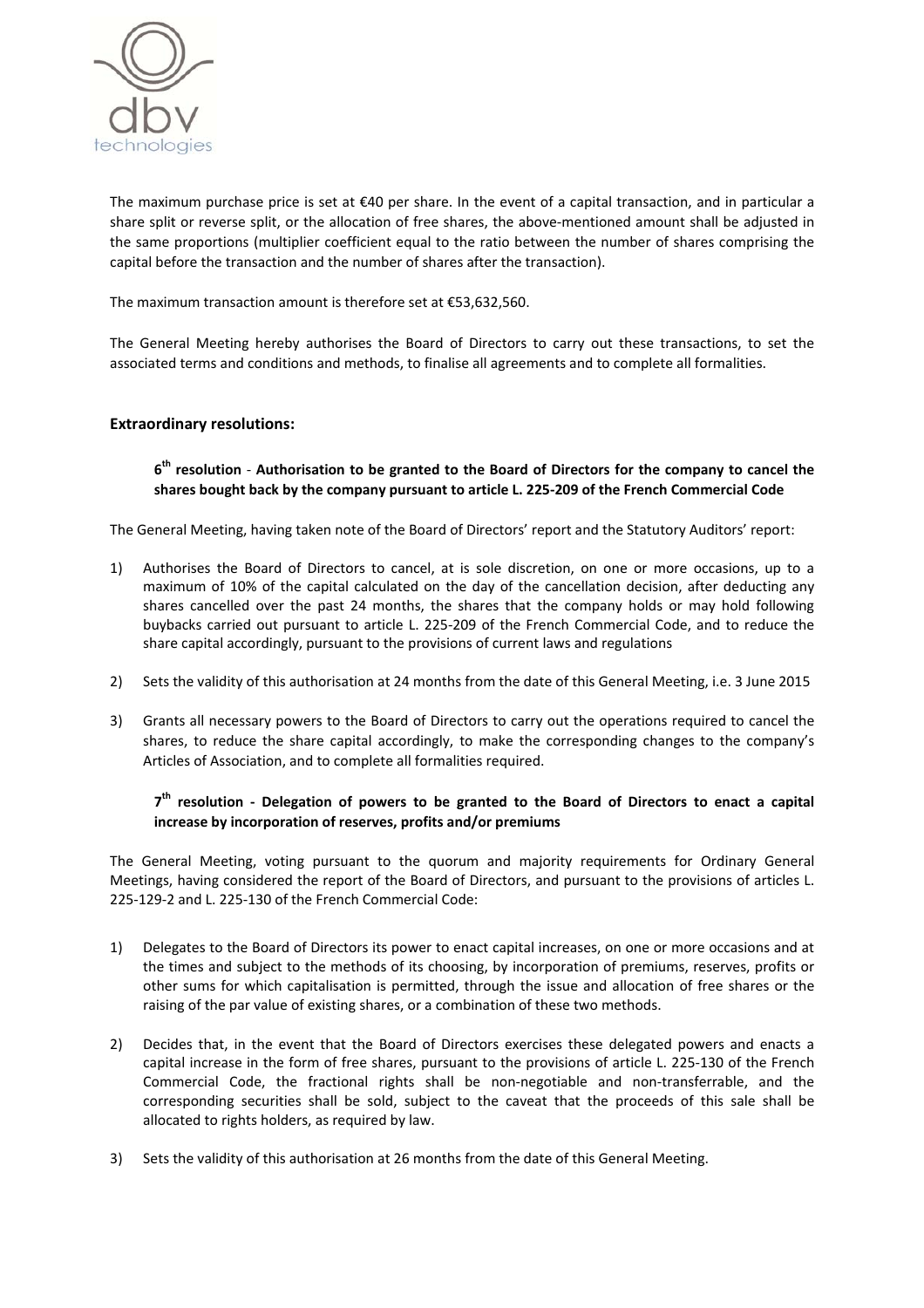

4) Decides that the maximum amount of capital increases enacted via share issues subject to this resolution may not exceed a nominal amount of €150,000, subject to the caveat that this amount shall not include the amount required, by law, to preserve the rights of the holders of securities granting entitlement to shares.

This ceiling is separate from all ceilings set by the other resolutions of this General Meeting.

- 5) Gives all powers to the Board of Directors to execute this resolution and, in general, to take all necessary measures and complete all formalities required to enact each capital increase, to record said capital increases and to make the corresponding modifications to the Articles of Association.
- 6) Notes that this authorisation supersedes any and all relevant prior authorisations with effect from today's date, including any unused parts of prior authorisations where applicable..

## $8<sup>th</sup>$  resolution - Delegation of powers to be granted to the Board of Directors to issue ordinary shares **and/or securities granting entitlement to equity and/or granting entitlement to the allocation of debt securities with pre‐emptive rights**

The General Meeting, having taken note of the Board of Directors' report and the Statutory Auditors' special report and pursuant to the French Commercial Code and, notably, article L. 225‐129‐2 thereof:

- 1) Delegates authority to the Board of Directors to issue, on one or more occasions, in the proportions and at the times of its choosing, either in euros or in foreign currencies or in any other account unit set with reference to a basket of currencies:
	- ‐ ordinary shares
	- ‐ and/or securities giving entitlement immediately or at a later date, at any time or at a set date, to the company's ordinary shares be it through subscription, conversion, exchange, reimbursement, on presentation of a warrant or in any other manner
	- ‐ and/or securities granting entitlement to the allocation of debt securities.

Pursuant to article L. 228‐93 of the French Commercial Code, the securities to be issued may give rights to ordinary shares of any and all companies that directly or indirectly own over half of its capital or of which the company directly or indirectly owns over half of the capital.

- 2) Sets the validity of this authorisation at 26 months from the date of this General Meeting.
- 3) Decides to set the following limits to the amounts of the authorised issues in the event that the Board of Directors exercises these delegated powers:

The total par value of the shares that may be issued subject to this authorisation may not exceed €536,000.

To this ceiling will be added, as necessary, the par value of the ordinary shares to be issued to preserve the rights of the holders of securities granting entitlement to equity, pursuant to the law, and where applicable, the contractual stipulations providing for other adjustments.

The par value of the company's debt securities that may be issued subject to this authorisation shall not exceed €25,000,000.

The above ceilings are separate from all ceilings set by the other resolutions of this General Meeting.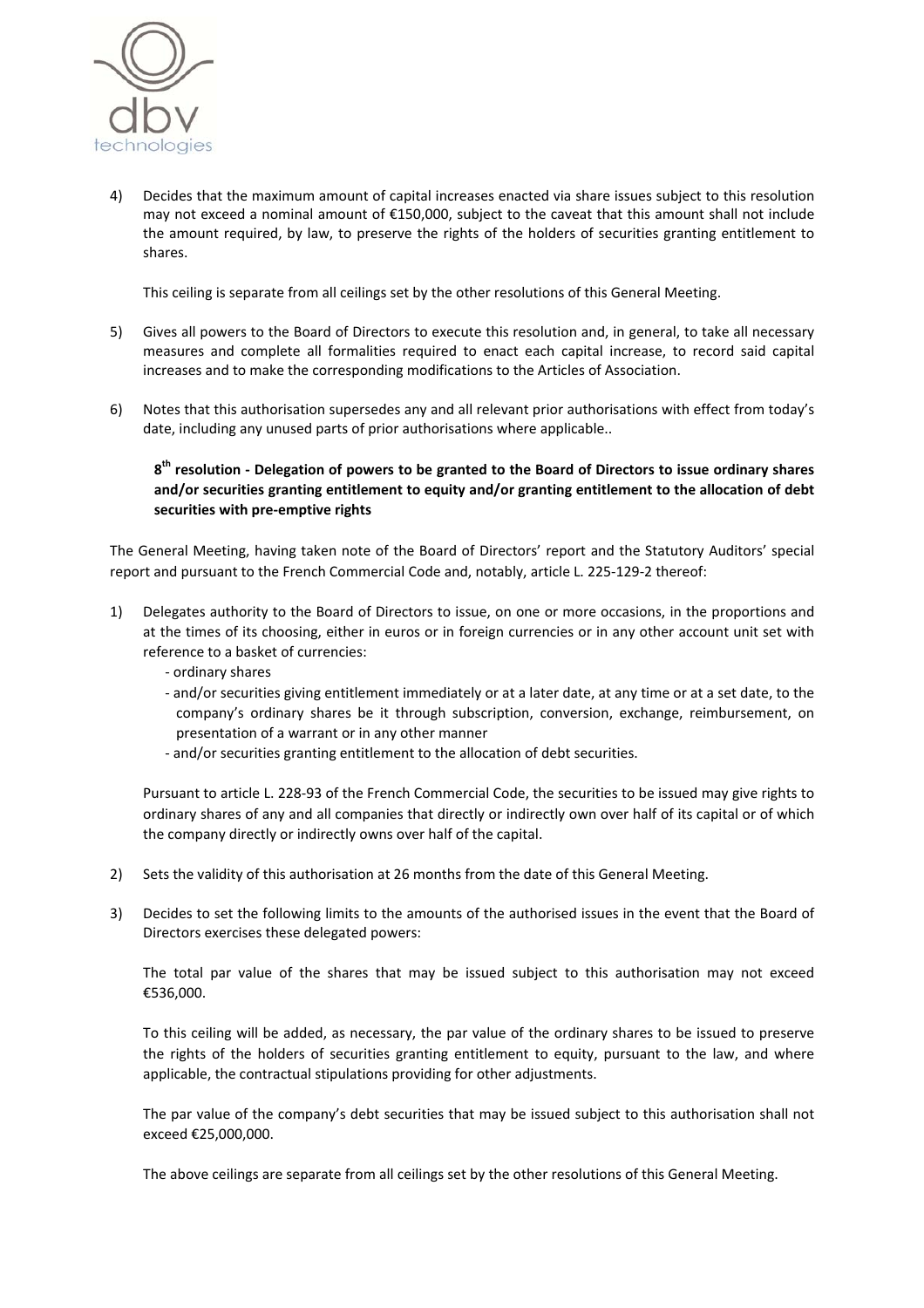

- 4) Should the Board of Directors use this authorisation for issues covered by 1) above, the General Meeting:
	- a/ decides that issues of ordinary shares or securities granting entitlement to equity shall be reserved, on a preferential basis, for shareholders who may subscribe shares by right
	- b/ decides that if subscriptions through pre‐emptive rights, and optional subscriptions (if any) have not absorbed the entire issue mentioned at 1), the Board of Directors may exercise the following options:
		- ‐ limit the issue amount to the amount of subscriptions, subject to the caveat that in the case of issuing ordinary shares or primary securities, the subscription amount must reach at least three quarters of the issue decided upon for this limitation to be possible
		- ‐ freely allocate all or part of the non‐subscribed shares
		- ‐ offer to the public all or part of the non‐subscribed shares
- 5) Decides that the Board of Directors shall be granted, within the limits set above, the powers required to set the terms for the issue(s), and if applicable, record the execution of the resulting capital increases, proceed to amend the Articles of Association accordingly, levy, as it sees fit, the costs of the capital increase on the amount of related premiums and deduct the necessary sums from this amount to bring the statutory reserve to one-tenth of the new share capital after each increase and, more generally, perform all tasks required in similar matters.
	- 7) Notes that this authorisation supersedes any and all relevant prior authorisations.

# **9th resolution ‐ Delegation of powers to be granted to the Board of Directors to issue ordinary shares and/or securities granting entitlement to equity and/or granting entitlement to the allocation of debt securities, by public issue without pre‐emptive rights**

The General Meeting, having taken note of the Board of Directors' report and the Statutory Auditors' special report and pursuant to the French Commercial Code and, notably, article L. 225‐136 thereof:

- 1. Delegates authority to the Board of Directors to issue, on one or more occasions, in the proportions and at the times of its choosing, on the French and/or international market, by public issue, either in euros or in foreign currencies or in any other account unit set with reference to a basket of currencies:
	- ‐ ordinary shares
	- ‐ and/or securities giving entitlement immediately or at a later date, at any time or at a set date, to the company's ordinary shares be it through subscription, conversion, exchange, reimbursement, on presentation of a warrant or in any other manner
	- ‐ and/or securities granting entitlement to the allocation of debt securities.

These securities may be issued for the purpose of paying for securities contributed to the Company in a public exchange offer, pursuant to the conditions of article L. 225-148 of the French Commercial Code.

Pursuant to article L. 228‐93 of the French Commercial Code, the securities to be issued may give rights to ordinary shares of any and all companies that directly or indirectly own over half of its capital or of which the company directly or indirectly owns over half of the capital.

2. Sets the validity of this authorisation at 26 months from the date of this General Meeting.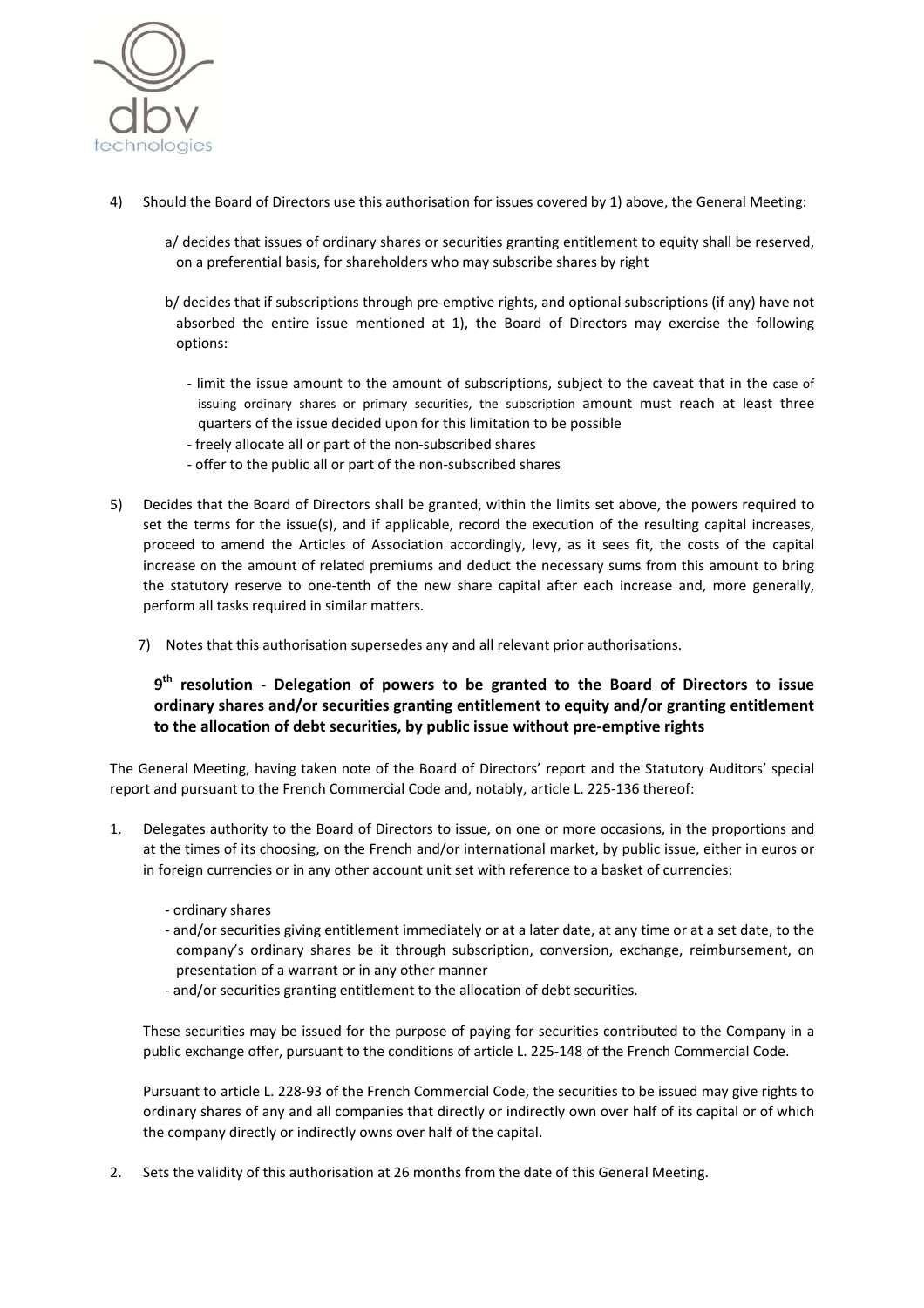

3. The total par value of the ordinary shares that may be issued subject to this authorisation may not exceed €335,000.

To this ceiling will be added, as necessary, the par value of the ordinary shares to be issued to preserve the rights of the holders of securities granting entitlement to equity, pursuant to the law, and where applicable, the contractual stipulations providing for other adjustments.

This amount shall be levied on the capital increase ceiling as set out in the tenth resolution herein.

The par value of the company's debt securities that may be issued subject to this authorisation shall not exceed €25,000,000.

This amount shall be levied on the capital increase ceiling as set out in the tenth resolution herein.

- 4. Decides to cancel shareholders' pre-emptive rights to ordinary shares and to securities granting entitlement to equity and/or to debt securities covered by this resolution, while retaining the Board of Directors' option to grant preferential rights to shareholders, pursuant to the law.
- 5. Decides that the sum due or to be due to the company for each of the ordinary shares issued under this delegation of powers shall be at least equal to the minimum required by the applicable legal and regulatory provisions at the time the Board of Directors exercises the authorisation, having taken into account, in the case of issuing autonomous stock warrants, the issue price of the said warrants.
- 6. Decides, in the case of the issue of securities in consideration of securities contributed to the company in a public exchange offer, pursuant to the conditions of article L. 225-148 of the French Commercial Code, and within the limits set out above, to grant the powers required to set the list of securities for exchange, set the issue conditions, the share-for-share basis, and, if applicable, the amount of the equalisation payment in cash, and to set the issue terms.
- 7. Decides that if subscriptions have not absorbed the entire issue mentioned at 1), the Board of Directors may use the following options:
	- ‐ limit the issue amount to the amount of subscriptions, subject to the caveat that in the case of issuing ordinary shares or primary securities, the subscription amount must reach at least three quarters of the issue decided upon for this limitation to be possible
	- ‐ freely allocate all or part of the non‐subscribed shares.
- 8. Decides that the Board of Directors shall be granted, within the limits set above, the powers required to set the terms for the issue(s), and if applicable, record the execution of the resulting capital increases, proceed to amend the Articles of Association accordingly, levy, as it sees fit, the costs of the capital increase on the amount of related premiums and deduct the necessary sums from this amount to bring the statutory reserve to one-tenth of the new share capital after each increase and, more generally, perform all tasks required in similar matters.
- 9. Notes that this authorisation supersedes any and all relevant prior authorisations.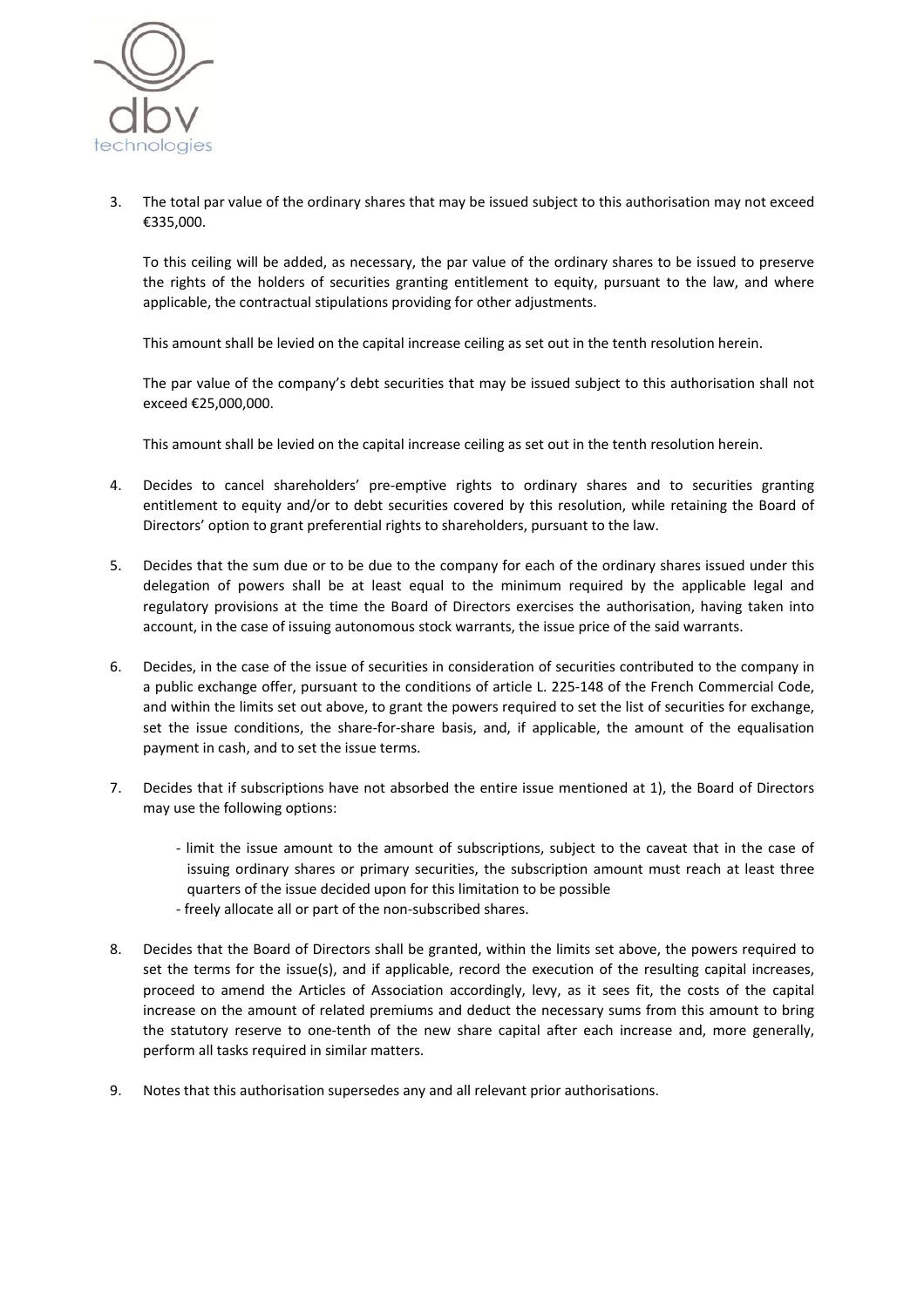

# **10th resolution ‐ Delegation of powers to be granted to the Board of Directors to issue ordinary shares and/or securities granting entitlement to equity and/or granting entitlement to the allocation of debt securities, by private placement without pre‐emptive rights**

The General Meeting, having taken note of the Board of Directors' report and the Statutory Auditors' special report and pursuant to the French Commercial Code and, notably, article L. 225‐136 thereof:

- 1. Delegates, to the Board of Directors, its power to issue, on one or more occasions, in the proportions and at the times of its choosing, on the French and/or international market, by an offering covered by paragraph II of article L. 411‐2 of the French Monetary and Financial Code, either in euros or in foreign currencies or in any other account unit set with reference to a basket of currencies:
	- ‐ ordinary shares
	- ‐ and/or securities giving entitlement immediately or at a later date, at any time or at a set date, to the company's ordinary shares be it through subscription, conversion, exchange, reimbursement, on presentation of a warrant or in any other manner
	- ‐ and/or securities granting entitlement to the allocation of debt securities.

Pursuant to article L. 228‐93 of the French Commercial Code, the securities to be issued may give rights to ordinary shares of any and all companies that directly or indirectly own over half of its capital or of which the company directly or indirectly owns over half of the capital.

- 2. Sets the validity of this authorisation at 26 months from the date of this General Meeting.
- 3. The total par value of the ordinary shares that may be issued subject to this authorisation may not exceed €335,000, subject to the caveat that it shall also be limited to 20% of the capital per year.

To this ceiling will be added, as necessary, the par value of the ordinary shares to be issued to preserve the rights of the holders of securities granting entitlement to equity, pursuant to the law, and where applicable, the contractual stipulations providing for other adjustments.

This amount shall be levied on the debt security par value ceiling as set out in the ninth resolution herein.

The par value of the company's debt securities that may be issued subject to this authorisation shall not exceed €25,000,000.

This amount shall be levied on the debt security par value ceiling as set out in the ninth resolution herein.

- 4. Decides to cancel shareholders' pre-emptive rights to ordinary shares and to securities granting entitlement to equity and/or to debt securities covered by this resolution.
- 5. Decides that the sum due or to be due to the company for each of the ordinary shares issued under this delegation of powers shall be at least equal to the minimum required by the applicable legal and regulatory provisions at the time the Board of Directors exercises the authorisation, having taken into account, in the case of issuing autonomous stock warrants, the issue price of the said warrants.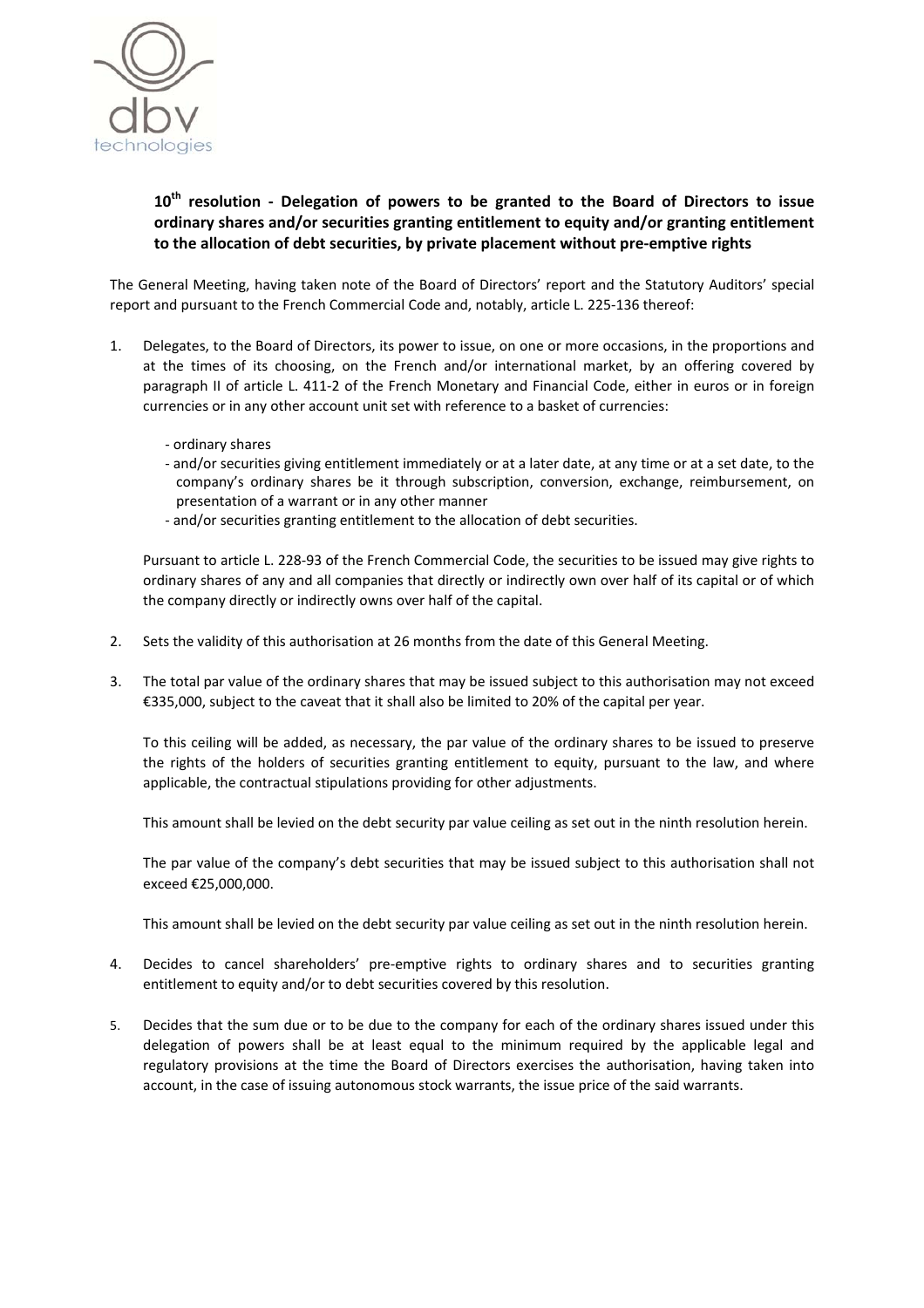

- 6. Decides that if subscriptions have not absorbed the entire issue mentioned at 1), the Board of Directors may use the following options:
	- ‐ limit the issue amount to the amount of subscriptions, subject to the caveat that in the case of issuing ordinary shares or primary securities, the subscription amount must reach at least three quarters of the issue decided upon for this limitation to be possible
	- ‐ freely allocate all or part of the non‐subscribed shares.
- 7. Decides that the Board of Directors shall be granted, within the limits set above, the powers required to set the terms for the issue(s), and if applicable, record the execution of the resulting capital increases, proceed to amend the Articles of Association accordingly, levy, as it sees fit, the costs of the capital increase on the amount of related premiums and deduct the necessary sums from this amount to bring the statutory reserve to one-tenth of the new share capital after each increase and, more generally, perform all tasks required in similar matters.
- 8. Notes that this authorisation supersedes any and all relevant prior authorisations.

# **11th resolution ‐ Determine the subscription price‐setting methods in the case of issue without pre‐emptive rights, up to a maximum of 10% of the capital per year**

The General Meeting, having taken note of the Board of Directors' report and the Statutory Auditors' special report and pursuant to the French Commercial Code and, notably, article L. 225‐136‐1, paragraph 2 thereof, authorises the Board of Directors, which decides to issue ordinary shares or securities granting entitlement to equity, pursuant to the ninth and tenth resolutions , to depart from the price‐setting conditions set out in the above‐mentioned resolutions, up to a maximum of 10% of the share capital per year, and to set the issue price of similar equity securities to be issued as follows :

The issue price of the equity securities to be issued immediately or at a later date may not be lower than either of the following, at the Board of Directors' discretion:

- the weighted average trading price of the company's share on the trading day prior to the date on which the issue price is set, with a maximum discount of up to 15%
- the average of five consecutive share trading prices selected from the last 30 trading days prior to the date on which the issue price is set, with a maximum discount of up to 15%.

### **12th resolution ‐ Authorisation to increase the amount of issue in the event of excess demand**

For each of the issues of ordinary shares or securities granting entitlement to equity decided pursuant to the eighth to tenth resolutions, the number of securities to be issued may be increased under the provisions of article L. 225‐135‐1 of the French Commercial Code and below the ceilings set by the General Meeting, should the Board of Directors ascertain excess demand.

# **13th resolution ‐ Delegation of powers to be granted to the Board of Directors to enact a capital increase, up to a maximum of 10%, without pre‐emptive rights, in consideration of contributions in kind or securities granting entitlement to equity)**

The General Meeting, having taken note of the reports of the Board of Directors and the Statutory Auditors, and pursuant to article L. 225‐147 of the French Commercial Code: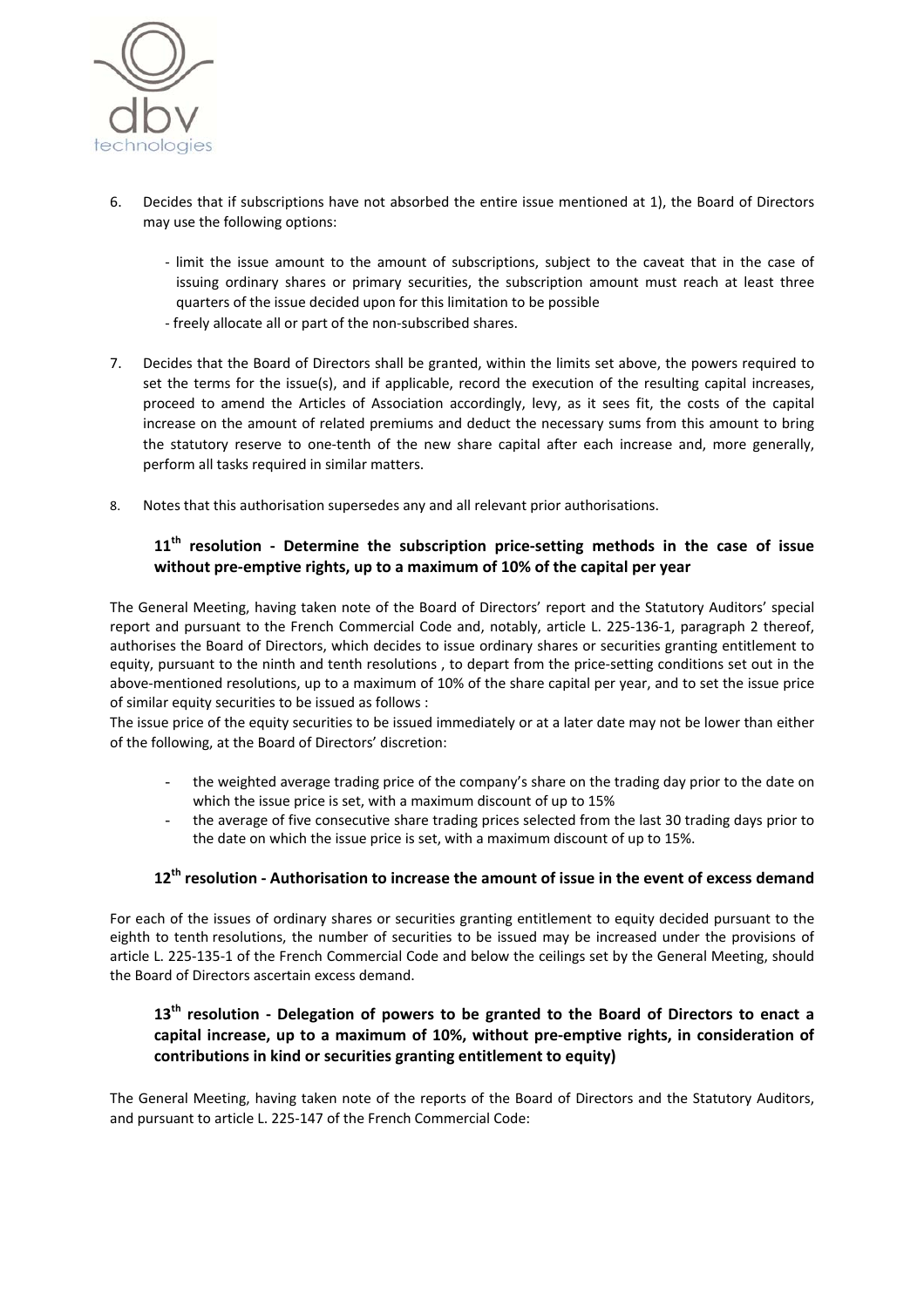

- 1. Authorises the Board of Directors, on the basis of the Statutory Auditors' report, to issue ordinary shares or securities granting entitlement to ordinary shares in consideration of contributions in kind comprising equity securities received by the company or securities granting entitlement to equity, where the provisions of article L. 225‐148 of the French Commercial Code do not apply.
- 2. Sets the validity of this authorisation at 26 months from the date of this General Meeting.
- 3. 3. Decides that the total par value of the ordinary shares that may be issued subject to this authorisation may not exceed 10% of share capital on the date of this General Meeting, subject to the caveat that this amount shall not include the par value of ordinary shares that may be issued to preserve the rights of the holders of securities granting entitlement to equity, pursuant to the law, and where applicable, the contractual stipulations providing for other adjustments. This ceiling is separate from all ceilings set by the other resolutions of this General Meeting.
- 4. Delegates all necessary powers to the Board of Directors to approve and value the contributions, set the corresponding capital increase amount, record the execution of said capital increase, levy all costs and fees incurred in relation to the capital increase against the capital contribution premium, deduct all necessary sums from the capital contribution premium to bring the statutory reserve to one‐tenth of the new share capital after each increase and amend the Articles of Association accordingly, and perform all tasks required in similar matters.
- 5. Notes that this authorisation supersedes any and all relevant prior authorisations.

# **14th resolution ‐ Delegation of powers to be granted to the Board of Directors to issue new stock warrants (BSA), subscription and/or acquisition of new and/or existing stock warrants (BSAANE) and/or subscription and/or acquisition of new and/or existing redeemable stock warrants (BSAAR) without pre‐emptive rights, reserved for a category of persons**

The General Meeting, ruling under the quorum and required majority voting conditions for Extraordinary General Meetings, having taken note of the Board of Directors' report and the Statutory Auditors' special report and pursuant to the provisions of articles L. 225‐129‐2, L. 225‐138 and L. 228‐91 of the French Commercial Code:

- 1) Grants the Board of Directors all necessary powers to carry out, on one or more occasions, in the proportions and at the times of its choosing, in France and abroad, the issue of new stock warrants (BSA), subscription and/or acquisition of new and/or existing stock warrants (BSAANE) and/or subscription and/or acquisition of new and/or existing redeemable stock warrants (BSAAR) without pre-emptive rights, reserved for a category of persons as defined below.
- 2) Sets the validity of this authorisation at 18 months from the date of this General Meeting.
- 3) Decides that the total par value of the ordinary shares that may be issued subject to this authorisation may not exceed €100,000. To this ceiling will be added, as necessary, the par value of the ordinary shares to be issued to preserve the rights of the holders of BSAs and/or BSAANEs and/or BSAARs, pursuant to the law, and where applicable, the contractual stipulations providing for other adjustments. This ceiling is separate from all ceilings set by the other resolutions of this General Meeting.
- 4) Decides that the subscription and/or acquisition price of the shares acquired by exercising the warrants, after taking into account the warrant issue price, shall be at least equal to the average closing price of DBV TECHNOLOGIES shares for the 20 trading days preceding the decision to issue the warrants.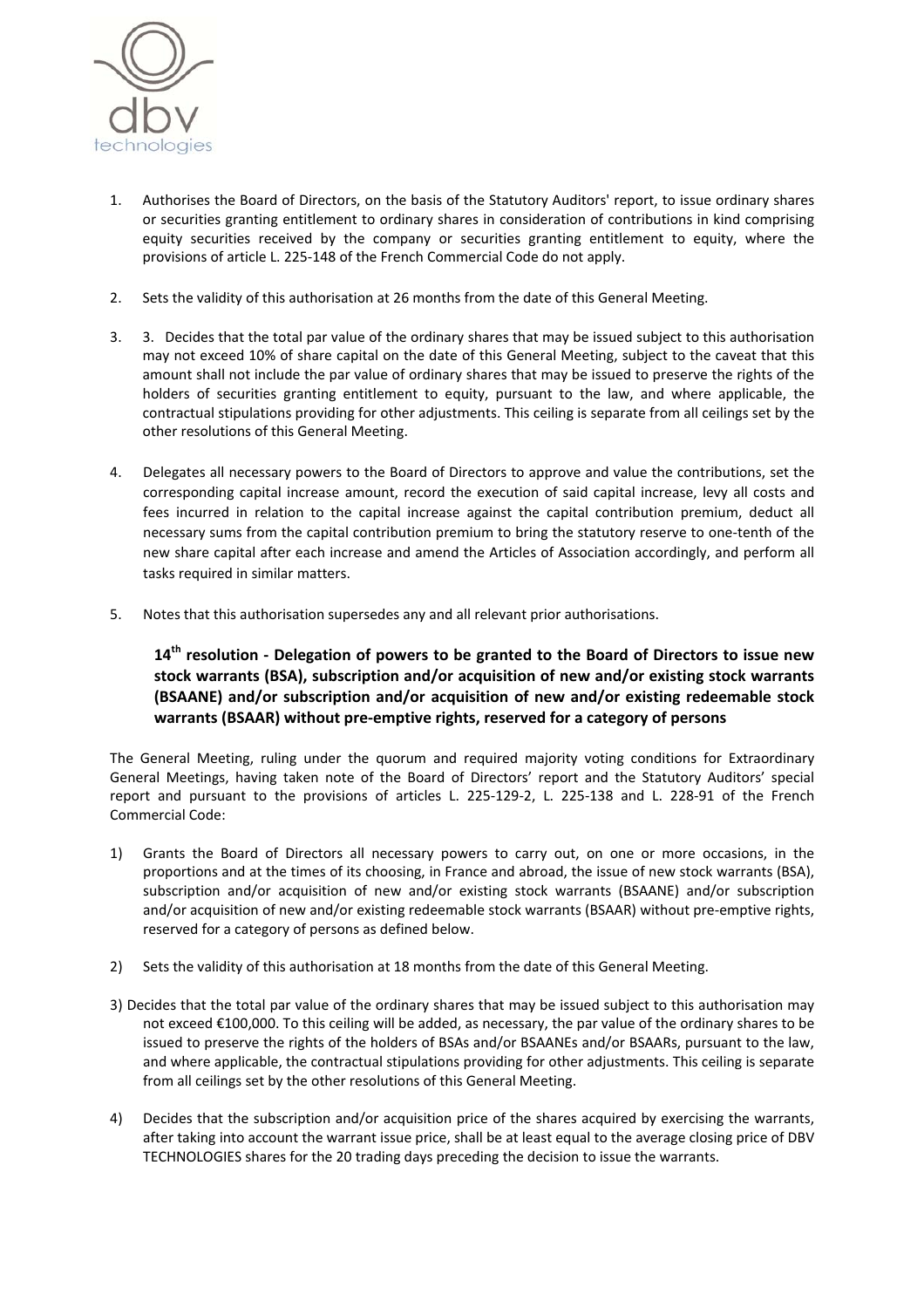

- 5) Decides to withdraw the pre-emptive rights of shareholders to the BSAs, BSAANEs and BSAARs to be issued to the benefit of the following category of persons: directors, scientific committee members, employees of the company and persons associated with the company via a service agreement or as a consultant, with the exception of the company's executive director.
- 6) Stipulates that this authorisation means that the shareholders waive their pre‐emptive rights to shares likely to be issued by the exercising of warrants in favour of the holders of BSAs, BSANEs and/or BSAANEs.
- 7) Decides that if subscriptions have not absorbed the entire BSA, BSAANE and/or BSAAR issue, the Board of Directors may exercise the following options:
	- ‐ limit the issue to the amount of subscriptions
	- ‐ freely allocate all or part of the non‐subscribed BSAs, BSAANEs and/or BSAARs to persons covered by the category defined above.
- 8) Decides that the Board of Directors shall be granted all necessary powers, under the terms set by the law and stipulated above, to issue BSAs, BSAANEs and/or BSAARs and in particular:
	- ‐ To set the specific list of beneficiaries within the category of persons defined above, the nature and number of warrants to be allocated to each beneficiary, the number of shares to which each warrant shall give entitlement, the issue price of the warrants and the subscription and/or acquisition price of the shares to which the warrants give entitlement under the terms outlined above, the terms and deadlines for the subscription and exercise of the warrants, the associated adjustment mechanisms and, in general terms, all terms and conditions with respect to the issue
	- ‐ To prepare an additional report describing the final terms and conditions of the transaction
	- ‐ To conduct the necessary share acquisitions within the framework of the share buyback programme and to allocate them via the allocation plan
	- ‐ To record the completion of the capital increase resulting from the exercising of the BSAs, BSAANEs and/or BSAARs and to amend the Articles of Association accordingly
	- ‐ At its sole discretion, to levy the cost of the capital increase on the amount of the associated premiums and to deduct the necessary sums from this amount to bring the statutory reserve to one‐ tenth of the new share capital after each increase
	- ‐ To grant the Managing Director the powers required to enact the capital increase, and to delay the capital increase, within the limits and according to the terms and conditions previously set by the Board of Directors
	- ‐ And, in general terms, to perform all tasks required in similar matters.

The General Meeting notes that this authorisation supersedes any and all relevant prior authorisations.

# **15th resolution ‐ Delegation of powers to be granted to the Board of Directors to enact a capital increase by issue of shares, without pre‐emptive rights, reserved for members of an Employee Savings Scheme, pursuant to articles L. 3332‐18 et seq. of the French Labour Code**

The General Meeting, having taken note of the Board of Directors' report and the Statutory Auditors' special report, ruling in application of articles L. 225‐129‐6 and L. 225‐138‐1 of the French Commercial Code and L. 3332‐18 et seq. of the French Labour Code:

1) Authorises the Board of Directors, at its own discretion and as it sees fit, to enact a capital increase on one or more occasions through the issue of ordinary shares for cash and, if applicable, by allocating free ordinary shares or other securities granting entitlement to equity, reserved for the company's employees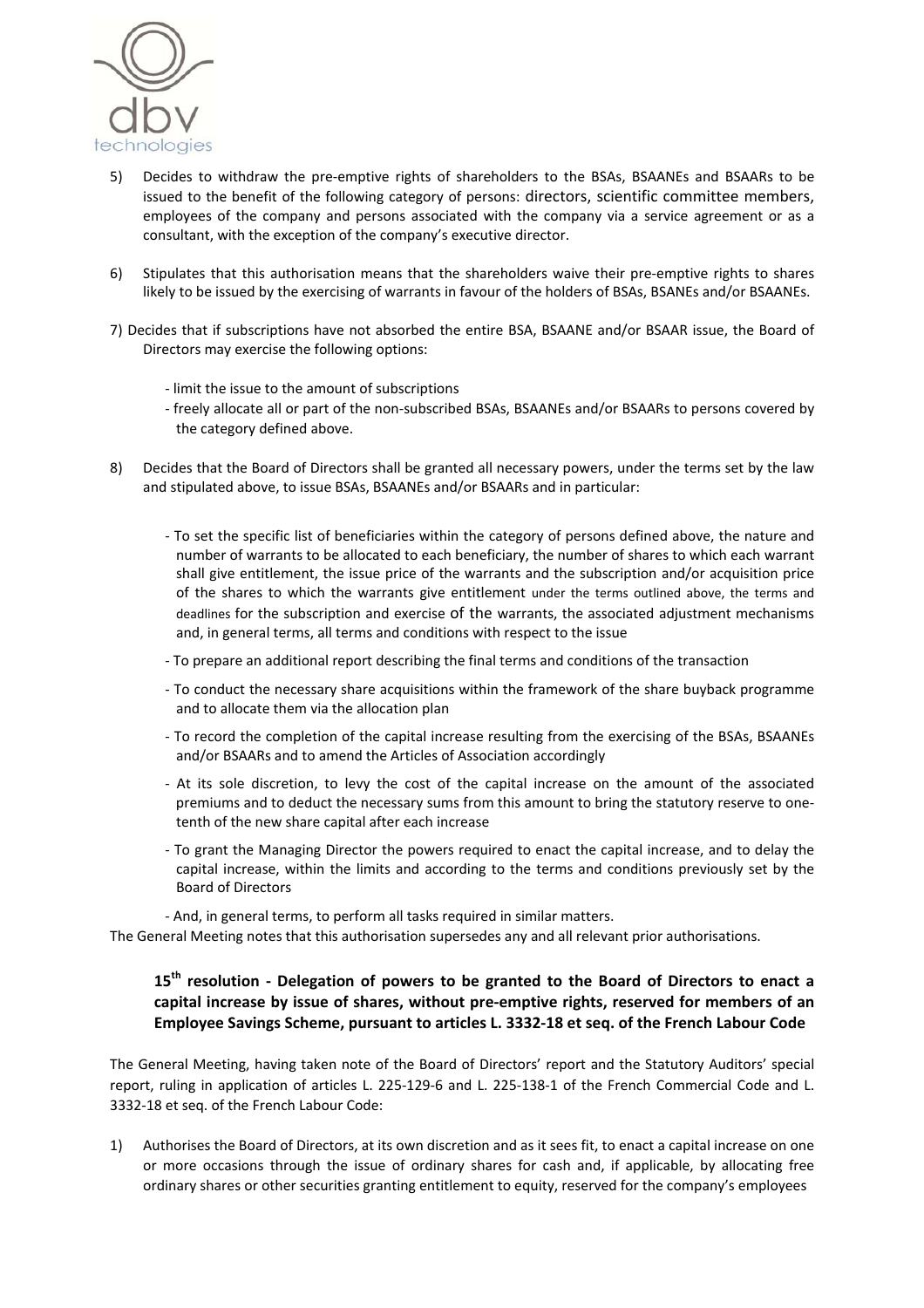

- (and corporate officers), as well as the employees and corporate officers of affiliated companies pursuant to article L. 225‐180 of the French Commercial Code, who are members of an Employee Savings Scheme.
- 2) Withdraws the pre-emptive rights to subscribe shares that could be issued subject to this authorisation in favour of these persons.
- 3) Sets the validity of this authorisation at 26 months from the date of this General Meeting.
- 4) Limits the maximum par value amount of the increase(s) that may be enacted under this authorisation at €30,000, subject to the caveat that this amount is separate from any other ceilings set by other authorisations relating to capital increases.
- 5) Decides that the price of shares to be issued subject to 1) of this authorisation may not be more than 20% (or 30% when the vesting period stipulated by the scheme pursuant to articles L. 3332‐25 and L. 3332‐26 of the French Labour Code is greater than or equal to 10 years) below the average share opening price on the 20 trading days prior to the Board of Directors' decision to enact the capital increase and the resulting share issue, nor higher than this average.
- 6) Notes that this authorisation supersedes any and all relevant prior authorisations.

The Board of Directors shall have the discretion to implement, or not implement, this authorisation, take all measures and conduct all necessary formalities.

## 16<sup>th</sup> resolution - Modification of the call for funds process in the event of failure to pay up **shares ‐ Corresponding modification of article 29 of the Articles of Association**

The General Meeting, having taken note of the Board of Directors' report:

- decides to modify the terms and conditions under which shareholders are notified of calls for funds in the event of failure to pay up shares in full
- decides to make the corresponding modifications to paragraph 3 of article 29 of the Articles of Associations, which shall now read as follows, the remainder of the article remaining unchanged:

"Shareholders are notified of calls for funds via a notice published in the BALO fifteen (15) days in advance."

# **17th resolution ‐ Modification of the disclosure deadline for crossing statutory thresholds ‐ Corresponding modification of article 32 of the Articles of Association**

The General Meeting, having taken note of the Board of Directors' report:

- decides to modify the disclosure deadline for crossing statutory thresholds, in order to bring it in line with the deadline for other legal thresholds
- decides to make the corresponding modifications to paragraph 1 of article 32 of the Articles of Associations, which shall now read as follows, the remainder of the article remaining unchanged: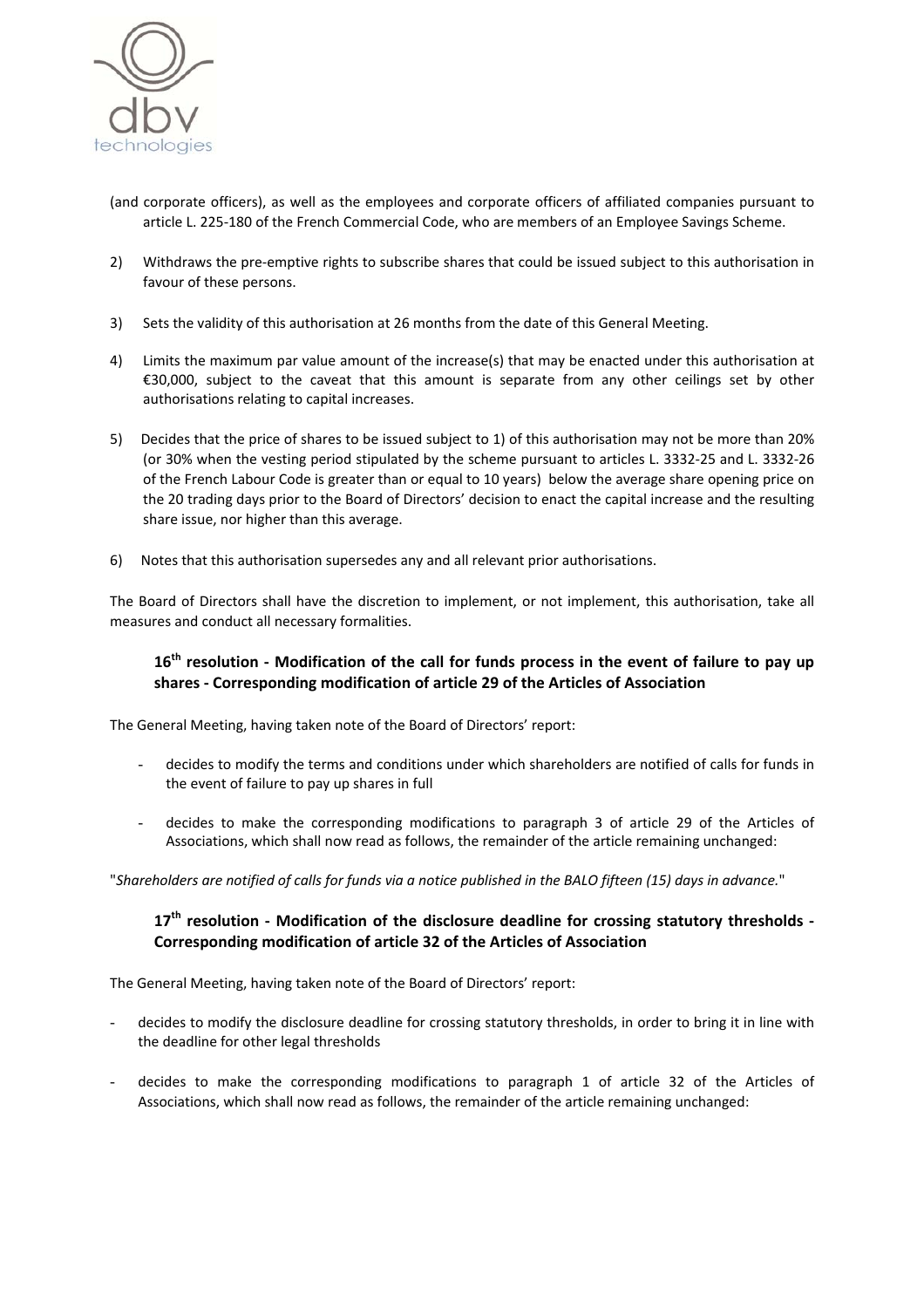

"Any natural or legal person mentioned in articles L.23-7, L.233-9 and L.223-10 of the French Commercial Code who takes ownership, directly or indirectly and alone or in conjunction with another natural or legal person, of a number of shares which constitutes a percentage of the capital or voting rights of the company greater than or equal to 2.5%, or a multiple thereof, shall be required to notify the company of the total number of shares and voting rights and securities granting entitlement to voting rights in his possession, either immediately or in the *future, by recorded post with acknowledgement of receipt, addressed to the company's registered office, no later than the closure of the fourth trading day after the crossing of the aforementioned threshold(s).*"

# **18th resolution – Update of the Articles of Association**

The General Meeting, having taken note of the Board of Directors' report:

- 1) Concerning the powers of the Chairman of the Board of Directors
- decides to harmonise article 13 of the Articles of Association with article L. 225-51 of the French Commercial Code
- decides to make the corresponding modifications to paragraph 3 of said article, which shall now read as follows:

"The Chairman organises and manages the work of the Board of Directors and reports to the General Meeting. He is responsible for the proper functioning of the company's constituent bodies and, in particular, for ensuring *that the directors are able to fulfil their responsibilities.*"

- 2) Concerning the procedure governing current agreements
- decides to harmonise article 13 of the Articles of Association with article L. 225-39 of the French Commercial Code
- decides to remove the final paragraph of article 13 of the Articles of Association as a result, the remainder of the article remaining unchanged.
- 3) Concerning the process by which a shareholder adds an item of business or a draft resolution to the agenda of the General Meeting
- decides to harmonise article 19 of the Articles of Association with article R. 225-71 of the French Commercial Code
- decides to make the corresponding modifications to paragraph 2 of said article, which shall now read as follows, the remainder of the article remaining unchanged:

"One or more shareholders, representing at least the quota lot set by law and acting under the terms and conditions and within the deadlines set by law, shall have the right to add an item of business or a draft *resolution to the agenda of the General Meeting; such request must be made by recorded post with acknowledgement of receipt, or by electronic communication.*"

4) Concerning the powers of the Ordinary General Meeting